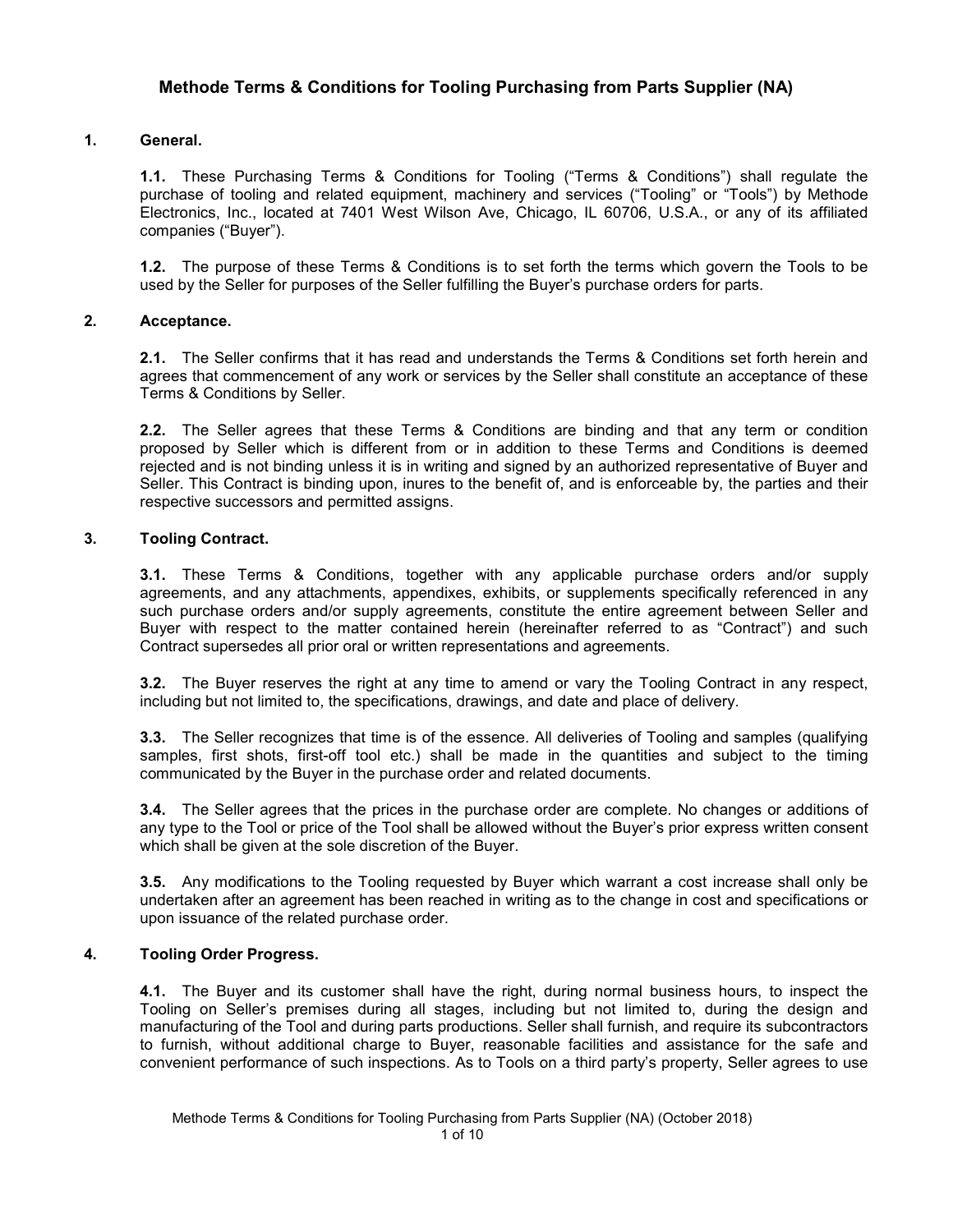its best efforts, including the use of contractual terms with its subcontractor, to provide Buyer with access to the third party's property for purposes of inspecting the Tooling.

**4.2.** Seller must comply with all Buyer's guidelines and quality requirements, including, the applicable Buyer's Methode Supplier Requirements, available on the internet at http://supplier.methode.com.

**4.3.** In the event that the Seller fails to meet the Tooling or sample specifications or delivery dates, Buyer shall have the full discretionary right, notwithstanding any payment made or any prior inspection or test, to reject the Tooling or samples or require correction by the Seller at the Seller's expense.

### **5. Subcontracting/Assignment.**

**5.1.** Seller shall not assign or delegate any of its rights or obligations under this Contract or subcontract any of its performance of this Contract without Buyer's prior written consent. No assignment, delegation or subcontract by Seller, with or without Buyer's consent, shall relieve Seller of any of its obligations under this Contract or prejudice any of Buyer's rights against Seller whether arising before or after the date of any assignment, delegation or subcontract.

#### **6. Force Majeure.**

**6.1.** Neither Buyer nor Seller will be liable for any delay or failure to perform its obligations hereunder if, and to the extent that such delay or failure to perform is caused by an event or occurrence which is unforeseeable on execution of the Contract, unavoidable, and beyond the reasonable control of the party and without its fault or negligence, including, but not limited to, acts of God, actions by any governmental authority (whether valid or invalid), fires, floods, windstorms, riots, explosions, natural disasters, wars, sabotage, labor problems such as lockouts, strikes and slowdowns, inability to obtain power, material, labor, equipment or transportation, or court injunction or order; provided that written notice of such delay (including the anticipated duration of the delay) shall be given by the affected party to the other party within ten (10) calendar days from the occurrence of this event.

**6.2.** During the period of such delay or failure to perform by Seller, Buyer may, at its option, procure the Tools from other sources, without liability to Seller, or have Seller provide the Tools from other sources at a price agreed upon by the parties.

**6.3.** Buyer may terminate all or any part of this Contract without liability upon written notice to Seller if such delay or failure to perform by Seller lasts more than thirty (30) calendar days.

## **7. Confidentiality.**

**7.1.** Seller shall not, and shall require that its subcontractors shall not, disclose to third parties any information regarding Buyer, Buyer's business, or Buyer's customers, including without limitation any information regarding purchase orders, trade secrets, technical data, specifications, plans, processes, test results, pricing information, quality procedures and results, customer information, drawings or other confidential or proprietary information. Seller agrees not to use such information, and to require in writing that its subcontractors not use such information, for any purpose other than for purposes of performance of the purchase order, without Buyer's prior written consent. Seller shall at all times protect the confidentiality of such information. In the event that Seller is required to disclose all or part of such information under the terms of a valid and effective subpoena, court order, governmental rule or regulation or other judicial requirement, Seller shall immediately notify Buyer so that Buyer may seek an appropriate protective order. Upon Buyer's request at any time, and in any event upon the completion, termination or cancellation of the purchase order, Seller shall return to Buyer all such information and all copies thereof.

**7.2.** Seller agrees to be bound, and will require its subcontractors to be bound, by the terms and conditions of any non-disclosure agreement agreed between Buyer and Seller.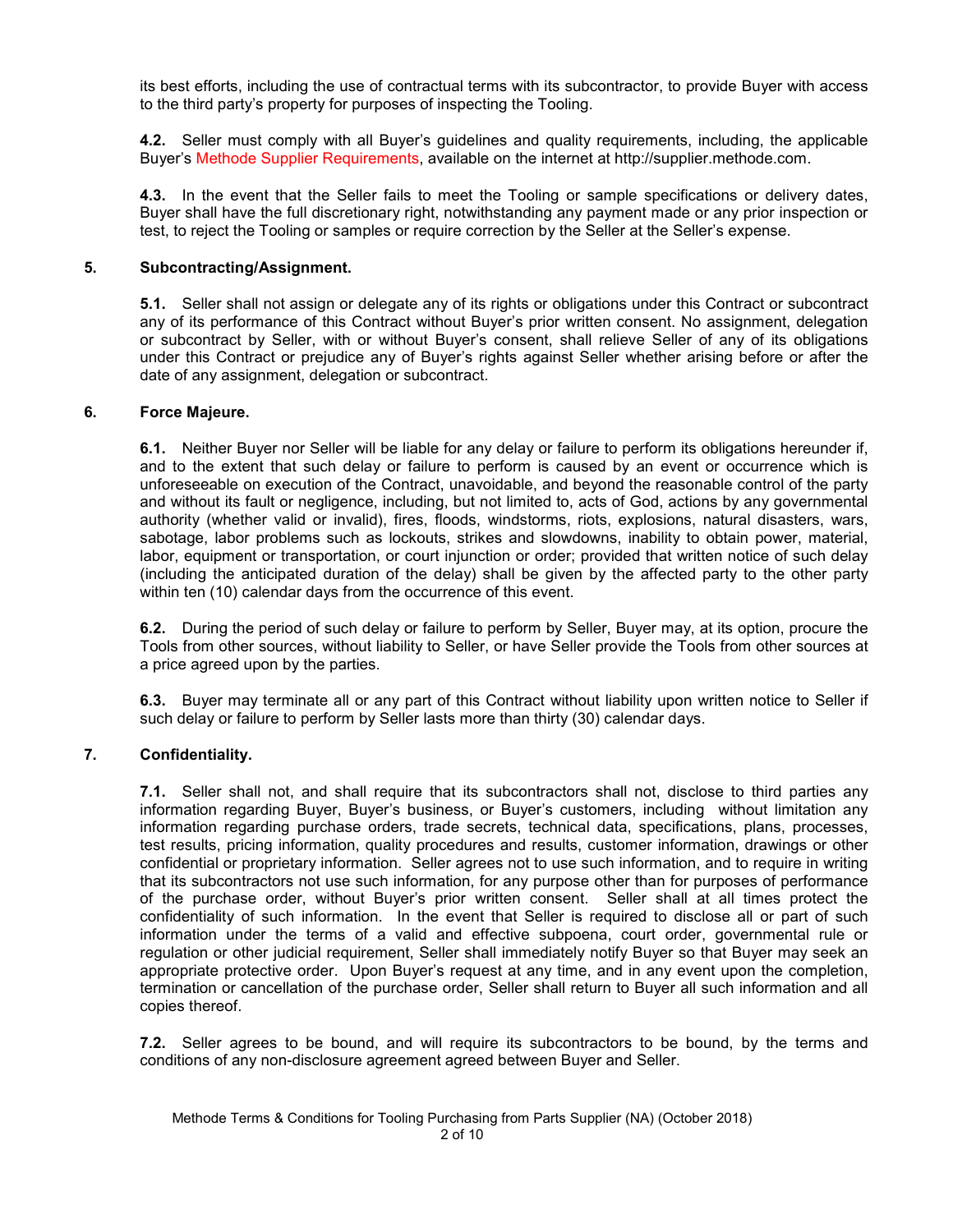## **8. Applicable Law and Dispute Resolution.**

**8.1.** This Contract shall be governed and construed in accordance with the laws of the state of Illinois, without regard to its conflicts of law provisions. The parties specifically disclaim application of the United Nations Convention on Contracts for the International Sale of Goods.

**8.2.** Buyer and Seller will attempt to settle any claim or controversy arising out of this Contract through consultation and negotiation in good faith and spirit of mutual cooperation. Disputes will be resolved by the following process. The dispute will be submitted in writing to a panel of two (2) senior executives of Buyer and Seller for resolution. If the executives are unable to resolve the dispute within fifteen (15) days, either party may refer the dispute to mediation, the cost of which will be shared equally by the parties, except that each party will pay its own attorney's fees. Within fifteen (15) days after written notice demanding mediation, the parties will choose a mutually acceptable mediator. Neither party will unreasonably withhold consent to the selection of the mediator. Mediation will be conducted in Illinois. If the dispute cannot be resolved through mediation within forty-five (45) days, either party may submit the dispute to a state or federal court of competent jurisdiction in Illinois. Illinois courts will have the exclusive jurisdiction for any such dispute.

**8.3.** Use of any dispute resolution procedure will not be construed under the doctrines of laches, waiver, or estoppel to adversely affect the rights of either party. Nothing herein prevents either party from resorting directly to judicial proceedings if the dispute relates to Intellectual Property Rights, or interim relief from a court is necessary to prevent serious and irreparable injury to a party or others. Seller's performance under this Agreement will not be suspended during the pendency of any dispute.

## **9. Termination of Contract.**

**9.1.** Buyer may immediately terminate all or any part of this Contract by giving written notice to Seller in the event of the occurrence of any of the following or any other comparable events:

 Seller sells or leases, or offers to sell or lease, a material portion of its assets; or Seller sells or exchanges, or offers to sell or exchange, or causes to be sold or exchanged, a controlling interest in the shares of Seller;

 Seller is prevented from performing its duties in accordance with the Contract due to a Force Majeure event as detailed in Paragraph 6.

**Seller has been declared bankrupt or insolvent or an application has been filed for the** commencement of recovery/ liquidation/ insolvency/bankruptcy or similar proceedings;

 An essential portion of the fixtures and equipment of the Seller, which portion is necessary for the performance of the Tooling Contract or purchase order, becomes the object of a seizure, expropriation or boycott;

 Seller repudiates or breaches any of the terms of the Contract or purchase order, including Buyer's specifications, Seller's warranties, or delivery requirements; or

 Seller fails to make progress to the extent that in Buyer's reasonable belief, it will endanger timely and proper delivery of the Tools, goods or services, and Seller does not correct this situation within ten (10) calendar days (or such shorter period of time if commercially reasonable under the circumstance) after receipt of written notice from Buyer specifying such failure or breach.

**9.2. Termination for Convenience.** In addition to any other rights of Buyer to terminate this Contract, Buyer may, at its option, immediately terminate all or any part of this Contract, at any time and for any reason, by giving written notice to Seller. Upon such termination, Buyer shall pay to Seller the actual costs of work-in-process and raw materials incurred by Seller in furnishing the goods or services under this Contract to the extent such costs are reasonable in amount and are properly allocable or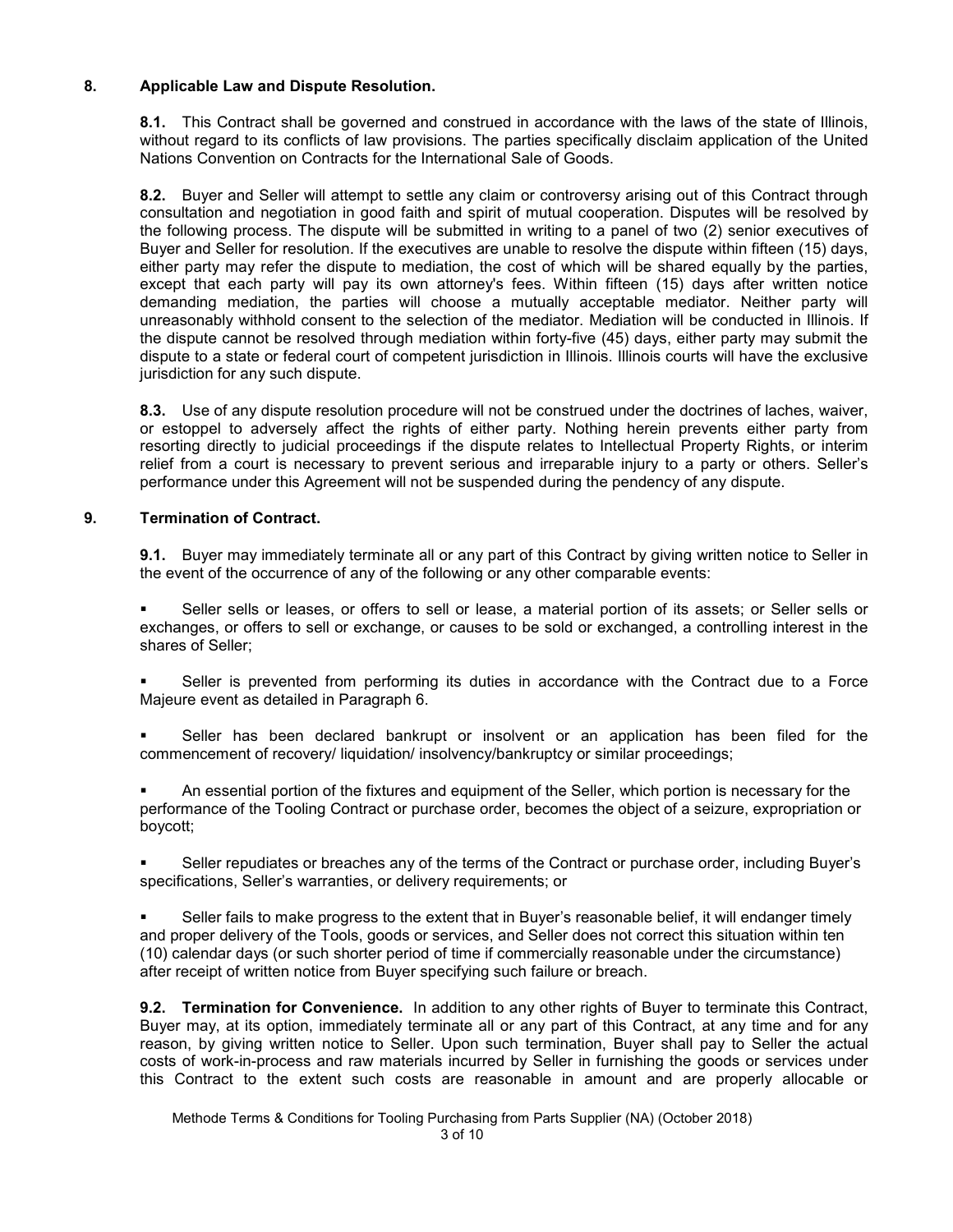apportionable under generally accepted accounting principles to the terminated portion of this Contract; less, however, the sum of the reasonable value or cost (whichever is higher) of any goods or materials used or sold by Seller with Buyer's written consent, and the cost of any damaged or destroyed goods or material.

**9.3. Effect of Termination**. In the event of termination under this Paragraph 9, Seller shall continue work not cancelled and cease all cancelled work hereunder. Buyer may, in addition to any other rights, require Seller to transfer title and deliver to Buyer any completed goods or partially completed goods and materials, parts, Tools, dies, jigs, fixtures, plans, drawings, information, data and contract rights that Seller has specifically produced or acquired for the canceled portion of this Contract. Upon direction from Buyer, Seller shall also protect and preserve property in its possession or control in which Buyer or its customers have an interest.

**9.4. Amounts Payable.** In the event of termination under this Paragraph 9, Buyer shall pay to Seller the payments due as of the date of termination for all completed Tooling that fully conform to the requirements of this Contract and that have been transferred and delivered to Buyer. Under all circumstances and without regard to any quantities referenced in purchase orders, forecasts, quotation or planning documents, or any other documents, Buyer will not be liable for costs for finished goods, workin-process or raw materials fabricated or procured by Seller in amounts in excess of those authorized by Buyer or for any undelivered goods that are in Seller's standard stock or that are readily marketable. Payments made under this Paragraph shall not exceed the aggregate price payable by Buyer for finished goods that would be produced or performed by Seller under delivery or release schedules outstanding at the date of termination. Buyer may withhold from any amount due under this Contract any sum Buyer determines to be necessary to protect Buyer or Buyer's customers against loss because of outstanding liens or claims of former lien holders. Except as provided in this Paragraph, Buyer shall not be liable for and shall not be required to make payments to Seller, directly or on account of claims by Seller's subcontractors, for loss of anticipated profit, unabsorbed overhead, interest on claims, product development and engineering costs, facilities and equipment rearrangement costs or rental, unamortized depreciation costs, human resource cost or general and administrative burden charges resulting from or arising out of termination of this Contract.

**9.5. Claims.** Within sixty (60) days from the effective date of termination and as a condition to any payment hereunder, Seller shall submit a comprehensive termination claim to Buyer, with sufficient supporting data to permit Buyer's auditors to verify and substantiate the claim, and shall thereafter promptly furnish such supplemental and supporting information as Buyer may request. Buyer, or its agents, shall have the right to audit and examine all books, records, facilities, work, material, inventories, and other items relating to any termination claim of Seller.

## **10. Payment Terms.**

**10.1.** Payment terms are set forth in the purchase order and related documents and are incorporated into these terms.

**10.2.** Seller shall issue to Buyer an original invoice upon delivery of goods or services that shall include Buyer's contract and/or order number and line item number. Unless otherwise approved by Buyer in writing, Seller shall not bill Buyer for the goods at prices higher than stated on the purchase order. Seller shall accept payment by check or, at Buyer's discretion, other cash equivalent (including electronic transfer of funds). Seller shall promptly repay Buyer any amounts paid in excess of amounts due Seller.

**10.3.** Unless otherwise provided by this Contract, the price of this Contract includes, and Seller is liable for and shall pay, all taxes, duties, and similar levies imposed on Seller. Buyer shall not be responsible or liable for any tax, duty or similar levy against Seller.

**10.4.** At its expense, Buyer, Buyer's customer or their respective third-party designee may enter Seller's premises on reasonable notice and during normal business hours to inspect and audit Seller's documents relating to Buyer's business to substantiate the charges invoiced under this Contract, including, but not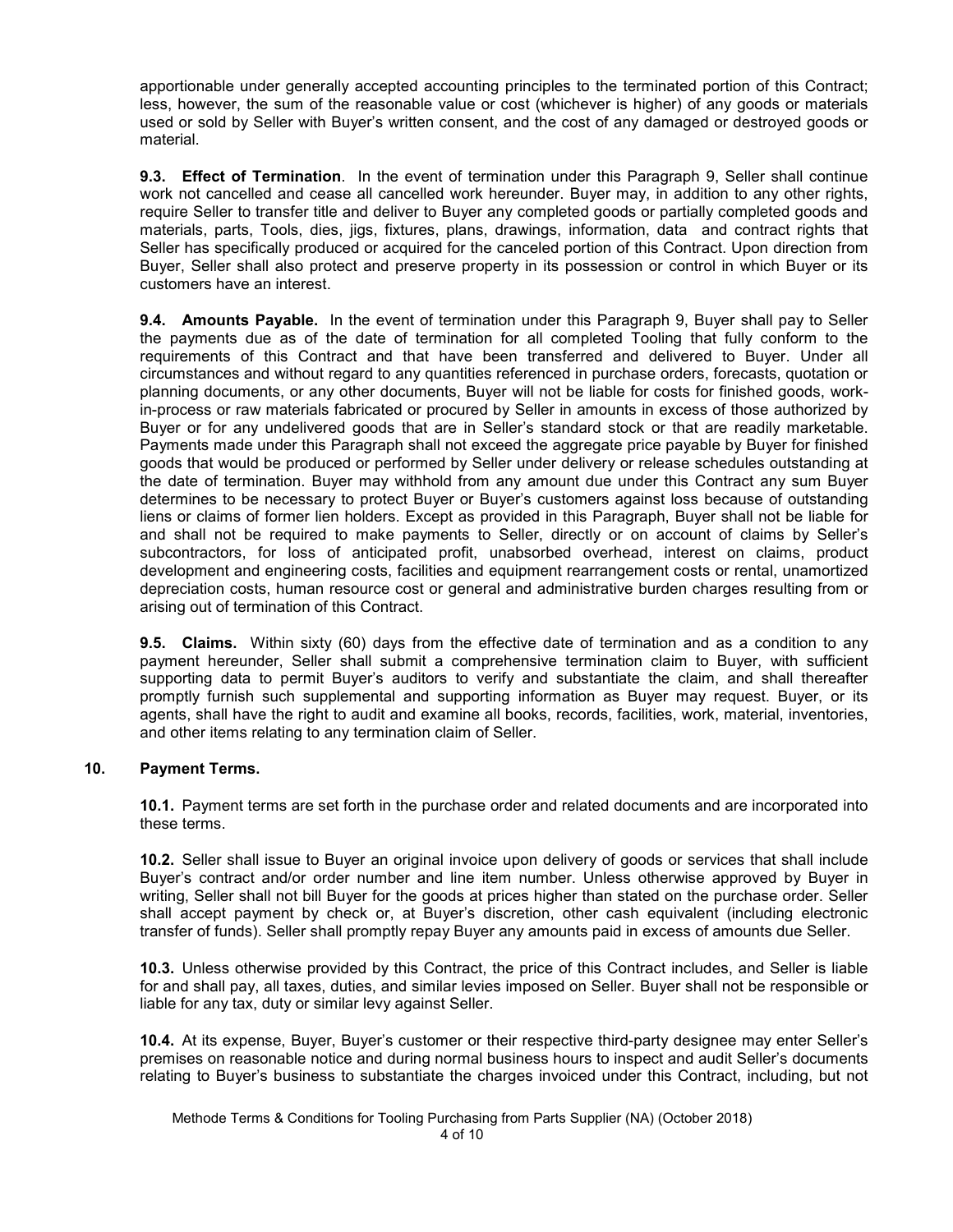limited to, any charges resulting from termination or cancellation. Seller shall keep a separate account of the cost of all goods or services provided under this Contract in accordance with generally accepted accounting principles, and shall preserve all pertinent documents for the purpose of auditing charges invoiced by Seller for a period of three (3) years after the termination of this Contract, or such longer period as Buyer specifies in this Contract. Where Seller utilizes the services of third parties, Seller shall include in its contracts with such third parties a "right to audit" clause with terms and conditions similar to those set out in this Paragraph 10.4.

#### **11. Warranty.**

**11.1.** Seller warrants that the Tooling and any services provided will: (a) conform to the specifications, technical standards, drawings, samples, or descriptions that have been furnished, specified or approved by Buyer; (b) comply with all laws and regulations including, but not limited to, national standards, trade standards, and local standards; (c) be merchantable and suitable for the purpose intended; (d) be wholly new and contain new components and parts unless authorized in writing by Buyer; (e) be free from defects in materials and workmanship; (f) be free from defects in design to the extent furnished by Seller, even if the design has been approved by Buyer; and (g) not contain any counterfeit parts, components or materials. Counterfeit is defined to include, but is not limited to any item that (i) is an illegal or unauthorized copy or substitute of an original manufacturer item; (ii) does not contain the proper external or internal materials or components required by the original manufacturer or that is not constructed in accordance with original manufacturer design; (iii) is used, refurbished or reclaimed but Seller represents as being a new item; (iv) has not successfully passed all original manufacturer required testing, verification, screening and quality control but that Seller represents as having met or passed such requirements; or (v) has a label or other marking intended, or reasonably likely, to mislead a reasonable person into believing a non-original manufacturer item is a genuine original manufacturer item when it is not.

**11.2.** The warranty period begins on the date the Tooling is completed or first put in service and extends for a period that is the later of: (a) expected lifetime per the purchase order or other Contract documents; (b) Seller's standard warranty for similar goods and/or services; (c) Buyer's standard warranty for similar goods and/or services; or (d) the warranty provided under applicable laws or industry regulations. This warranty shall survive inspection, test and acceptance of, and payment for, the Tooling. This warranty shall run to Buyer and its successors, assigns, customers and users of the Tooling covered by this Contract. To the extent such Tooling contains components or parts that are obtained from third parties, which components or parts are the subject of any express or implied warranty, Seller shall take all commercially reasonable steps necessary and shall in good faith cooperate with Buyer to obtain for Buyer the benefit of such warranty, including, without limitation, by producing evidence to support Buyer's warranty claim. Seller warrants that the goods and/or services do not infringe, misappropriate or otherwise make unauthorized use of any Intellectual Property Rights of any third party, and that the goods and/or services delivered under this Contract do not infringe any Intellectual Property Rights of any third party.

**11.3.** In the event that the Tooling or the parts manufactured from the Tooling do not conform to the warranties or the requirements of the purchase order, specifications, requirements or related Contract documents, Buyer shall have the full discretionary right, notwithstanding any prior payment or inspection or test, to reject the Tooling and receive reimbursement for prior payments, or require correction by the Seller at the Seller's expense. Seller shall, if requested by Buyer, reimburse Buyer for any incidental and consequential damages caused by such defective or nonconforming Tools or Parts. Seller shall bear all costs, expenses and loss incurred as a result of nonconformance to the warranties. Seller shall indemnify, defend and hold harmless Buyer and it customers against all losses, liabilities, and damages arising out of any alleged defect, breach of warranty or actual or alleged negligence or fault of the Seller.

#### **12. Capacity.**

**12.1.** Seller warrants that the Tooling has the capacity to attain the standard weekly requirement ("SWR") set forth in the tooling purchase order and related documents. Seller must demonstrate the Tooling's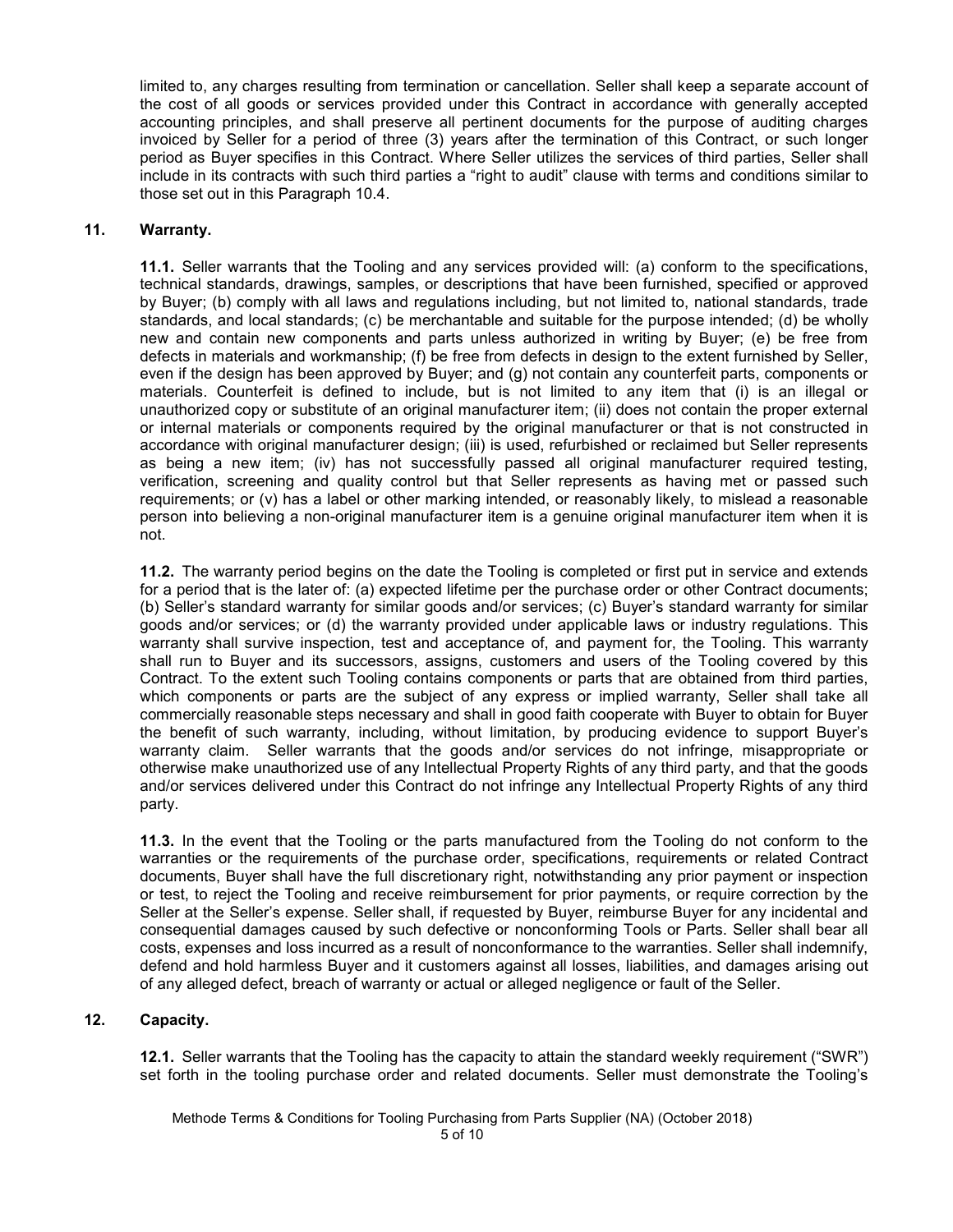ability to meet the requirements of the standard weekly requirement. Seller must also demonstrate that the Tooling is capable of the maximum weekly requirement ("MWR"), defined as the standard weekly requirement plus 20%, without any additional cost to Buyer or Buyer resources (including additional equipment or tooling) on a sustained basis. Tooling that cannot support the standard weekly requirement and maximum weekly requirement requires Buyer's prior written approval. Seller also warrants that the Tooling has the capacity to meet the Lifetime Volume set forth in the purchase order. Lifetime Volume shall only include parts that are accepted by Buyer. Seller agrees to cooperate with Buyer's periodic capacity analysis for purposes of assessing Seller's capacity.

**12.2.** Seller shall maintain Tooling in the name of Buyer and for Buyer's benefit for at least fifteen (15) years after parts are out of production or as specified in the purchase order unless Seller receives Buyer's written notice authorizing Seller to scrap Tooling. In the event Buyer has authorized the scrap of Tooling, Seller shall dispose of such Tooling in accordance with Buyer's instructions and shall permit Buyer to be present at site to ensure such compliance.

## **13. Intellectual Property Rights.**

**13.1** "Intellectual Property Rights" means any and all: (a) copyrights, and patents; (b) rights relating to innovations, know-how, trade secrets, and confidential, technical, and non-technical information; (c) moral rights, author's rights, and rights of publicity; and (d) other industrial, proprietary and intellectual propertyrelated rights anywhere in the world, that exist as of the date hereof or hereafter come into existence, and all renewals and extensions of the foregoing, regardless of whether or not such rights have been registered with the appropriate authorities in such jurisdictions in accordance with the relevant legislation provided that Intellectual Property Rights shall not include trademarks, services marks or other indicia of origin. "Background Intellectual Property Rights" means any Intellectual Property Rights developed or acquired by a party which does not qualify as Developed Intellectual Property Rights. "Developed Intellectual Property Rights" means all Intellectual Property Rights (including, but not limited to, all analyses, recommendations, reports, memoranda, manuscripts, discoveries, designs, inventions or innovations, and in each case, whether or not copyrightable or patentable) developed, written, conceived, discovered or made by Seller, its subcontractors, or employees, which (a) are developed in whole or in part during the course of performance of activities under this Contract and paid for by Buyer (or a customer of Buyer), or (b) are customizations, modifications, enhancements or derivatives of any Intellectual Property Rights of Buyer or its licensors, or (c) are developed jointly by Buyer and Seller during the course of performance of this Contract; excluding, in each case, any Intellectual Property Rights the ownership of which is specifically addressed in a separate written contract between Buyer and Seller.

**13.2** All Developed Intellectual Property Rights shall be the exclusive property of Buyer. Seller agrees to execute all papers and provide reasonable assistance to Buyer necessary to vest ownership in Buyer, and also to maintain the active status, of all such Developed Intellectual Property Rights. Unless otherwise expressly authorized by Buyer in writing, Seller shall not use for any other purpose than the performance of this Contract or manufacture, sell or otherwise dispose to third parties any goods made by Seller or its subcontractors using Buyer's Property or Buyer's Intellectual Property Rights.

**13.3** Seller grants Buyer a perpetual, irrevocable, worldwide, nonexclusive, royalty-free license (with rights to grant sublicenses through multiple tiers) under Seller's Background Intellectual Property Rights to sell, copy, distribute, display, perform, repair, rebuild, adapt, use, and otherwise freely exploit in any and all media now known or later developed, all goods which Seller provides or has provided to Buyer in connection with this Contract. Buyer acknowledges that the foregoing license allows Buyer to fully utilize and exploit all goods and services sold by Seller to Buyer hereunder, but does not confer to Buyer the right to manufacture or have manufactured any such goods. Seller grants Buyer a perpetual, irrevocable, worldwide, nonexclusive license (with rights to grant sublicenses through multiple tiers) to use, modify, install, compile, copy and run any software which operates on such goods supplied by Buyer, but shall not distribute any copies of such software separately from such goods.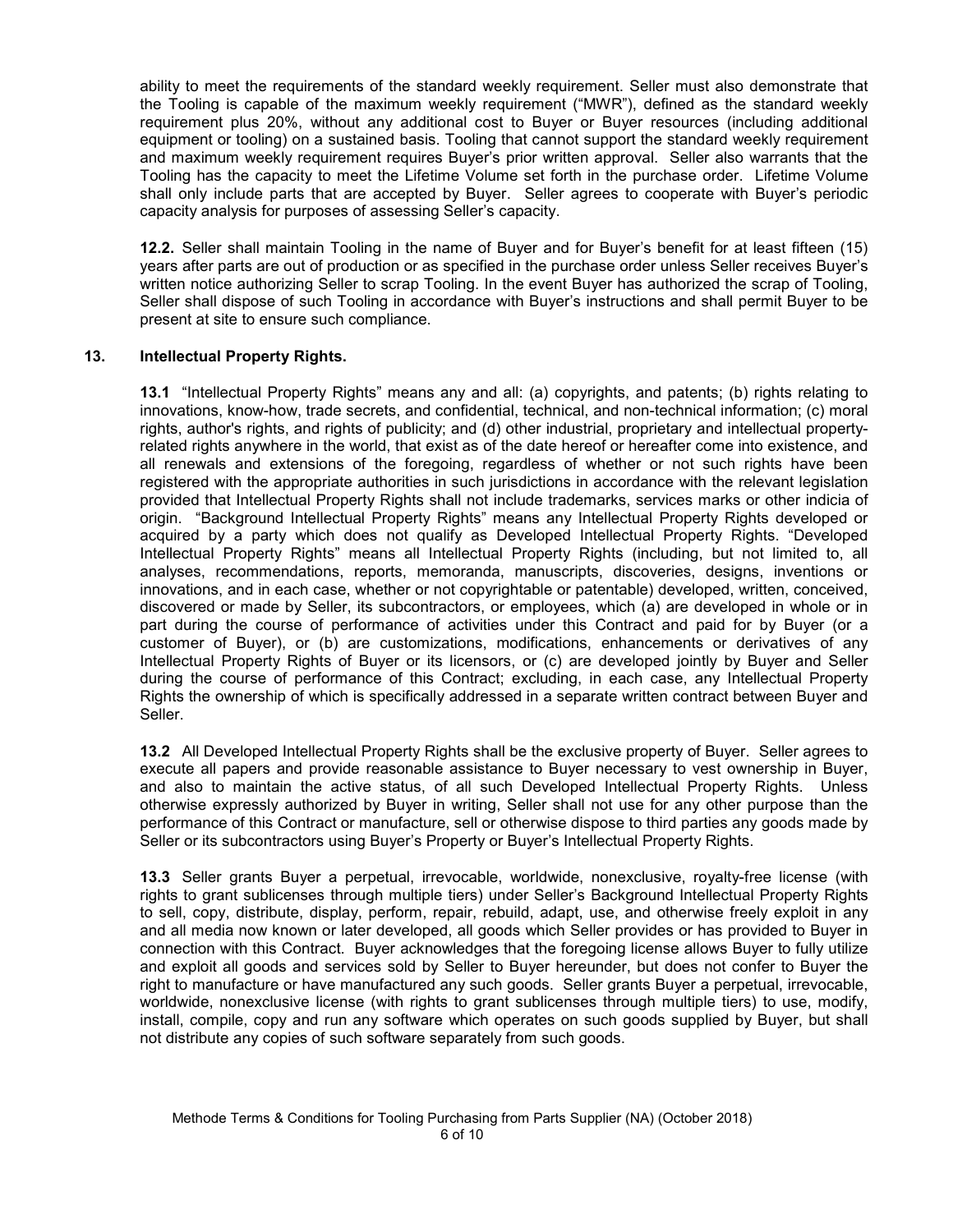**13.4** Seller agrees to provide to Buyer the current or final Tooling drawings and data upon completion of Buyer's reimbursement obligation. Seller agrees that the designs, drawings, Tooling and samples are not to be reproduced in any form without Buyer's prior consent in writing.

**13.5** Seller hereby represents and warrants to Buyer that all materials, devices, processes, services and other information that Seller uses, copies or adapts hereunder are created originally by Seller and/or are licensed lawfully to Seller, with rights to allow Seller to comply with this Contract.

**13.6** Upon the occurrence of a Supply Interruption Event, Seller grants Buyer a perpetual, irrevocable, worldwide, nonexclusive license (with rights to grant sublicenses through multiple tiers) under Seller's Background Intellectual Property Rights to make, have made, sell, copy, distribute, display, perform, adapt and use, make derivative works, embed and otherwise freely exploit in any and all media now known or later developed, all materials and other information which Seller provides or has provided to Buyer in connection with this Contract to the extent necessary for Buyer or its designees to manufacture goods supplied by Seller under this Agreement for the remainder of the lifetime of the Buyer program utilizing the goods supplied by Seller. A "Supply Interruption Event" means (a) the failure by Seller to deliver goods under this Contract in material breach of the provisions of this Contract and such default is not cured within ten (10) days, (b) the insolvency of Seller, the entry by Seller into voluntary or involuntary bankruptcy, or the filing against Seller of a petition in bankruptcy filed against it (if such petition is not dismissed within sixty (60) days after the applicable stay becomes effective), or the appointment of a receiver with respect to all or substantially all of Seller's assets, or the cessation of the conduct of business by Seller in the ordinary course, (c) an event of force majeure, including without limitation, political or labor unrest or natural disaster, that interrupts the manufacture and/or supply of goods under this Contract if such force majeure event lasts longer than thirty (30) days; (d) repudiation of this Agreement by Seller, or (e) termination of this Contract by cause by reason of a material breach by Seller.

**13.7** If requested in writing by Buyer, Seller grants Buyer a perpetual, irrevocable, worldwide, nonexclusive license (with rights to grant sublicenses through multiple tiers) on Commercially Reasonable Terms under Seller's Background Intellectual Property Rights to make, have made, sell, import, distribute, adapt and use and otherwise exploit all Intellectual Property Rights to the extent necessary for Buyer or its designees to manufacture goods supplied by Seller under this Agreement for the remainder of the lifetime of the Buyer program utilizing the goods supplied by Seller. For purposes of this Paragraph, "Commercially Reasonable Terms" shall include a commercially reasonable royalty and take into account, among other reasonable commercial considerations, the relative technical or other contributions by the parties and the level of business offered to the Seller and the Buyer (or the Buyer's customer's).

#### **14. Title.**

**14.1** All Tooling, supplies, materials, drawings, data, machinery, equipment, jigs, dies, gauges, fixtures, molds, patterns and other items furnished by Buyer or its customer, either directly or indirectly, to Seller to perform this Contract, or for which Seller has been reimbursed by Buyer or its customer, shall be and remain the property of Buyer and held by Seller on a bailment basis ("Buyer's Property").

**14.2** Title to the Tooling and other Buyer's Property shall transfer to Buyer after Buyer has performed its payment obligation hereunder. Seller warrants that such Tooling and Buyer's Property shall be free from any security interest, lien, encumbrance or claim and of good title. Seller acknowledges that Buyer has the sole and exclusive title to Buyer's Property.

**14.3** In the event the Tooling is amortized through the delivery of parts or financed by a separate leasing agreement, the ownership of the Tools will pass to Buyer after acceptance of the Tools.

**14.4** All Buyer's Property, including Tooling, is subject to withdrawal at Buyer's direction upon reasonable notice and payment of freight. To the extent permitted by law, Seller waives its rights to object to the repossession of the Buyer's Property by the Buyer. No pulling charges will be **considered should Buyer exert its right to repossess Buyer's Property.**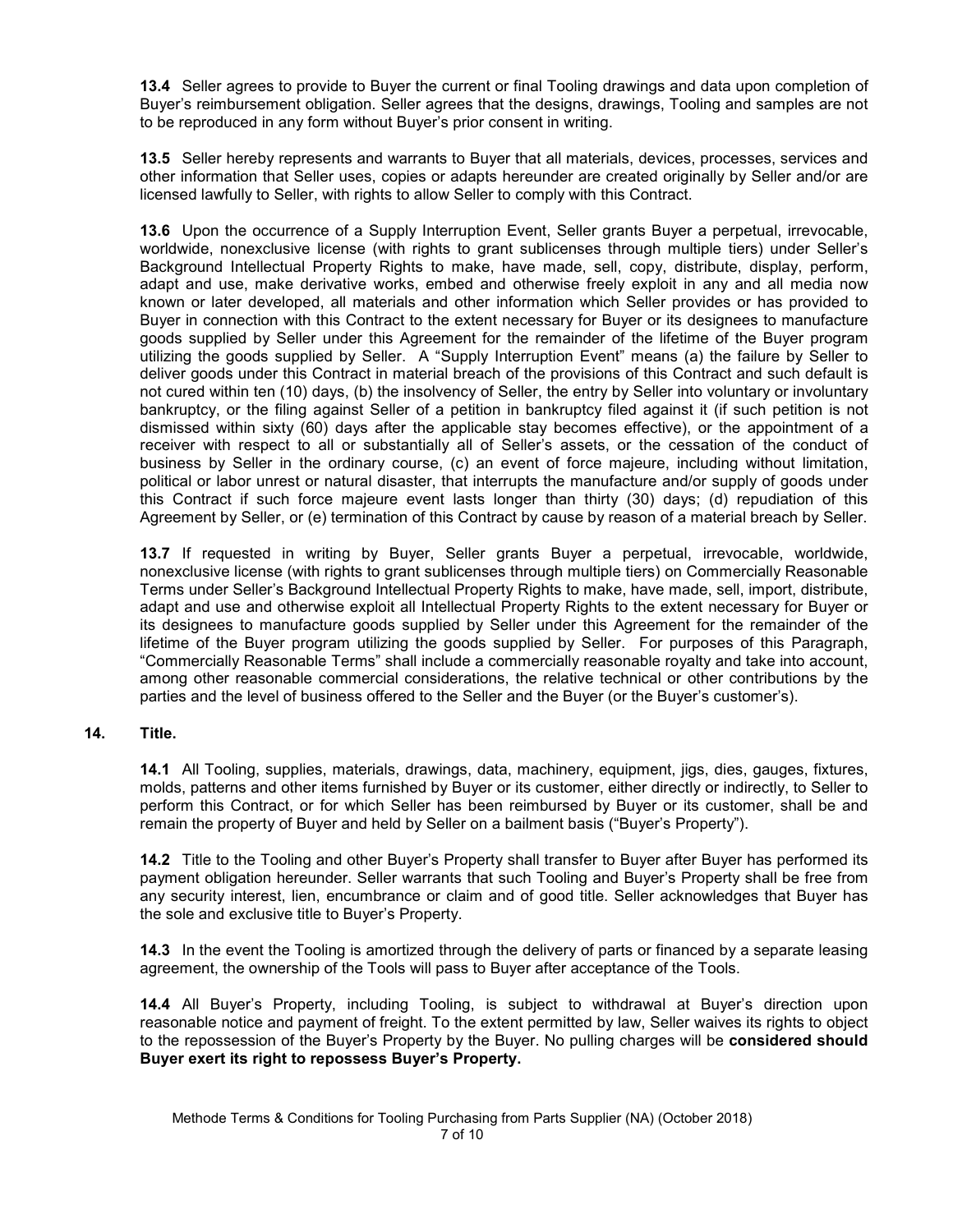**14.5** As to Buyer's Property, the Seller will:

a) properly house and maintain such property on Seller's premises,

b) prominently mark and identify as Buyer or its customer's property using Buyer's or Seller's tool tags as set forth in the purchase order and related documents, and otherwise cooperate with Buyer's procedures regarding the identification of Buyer's Property,

c) refrain from commingling it with the property of Seller or with that of a third party,

d) adequately insure it with reputable insurers for full replacement value against loss or damage. Upon request, the Seller shall provide Buyer a certificate of insurance evidencing the insurance coverage, and

e) promptly notify Buyer if Buyer's Property is lost, stolen, damaged or destroyed.

While in its possession, Seller, at Seller's expense, shall maintain the Buyer's Property in good condition and immediately replace any items, which are lost, destroyed or become worn out. All repaired or replaced Buyer's Property shall be the property of the Buyer. Seller shall be responsible for the wear and repair of Buyer's Property within the Lifetime Volume indicated in the purchase order and related documents and shall do so at no additional cost to Buyer. None of the Buyer's Property shall be removed from Seller's premises without Buyer's written consent. Seller shall keep such records in relation to the Tooling as Buyer may reasonably require. None of Buyer's Property shall be used in the production, manufacture or design of any goods or materials except to the order of Buyer. Seller shall not sell or otherwise dispose of Buyer's Property except where specifically authorized by Buyer in writing.

**14.6** Seller's responsibility continues beyond the expiry date of the related parts Purchase Order. If the Tooling is not utilized to produce any parts for a period of two years, Seller shall so notify Buyer and request instructions as to the disposition of the Tooling.

**14.7** Seller shall periodically inform Buyer about the status of the Tooling related to its lifetime and conditions and will immediately advise if Tooling should be replaced.

**14.8** Seller will require its subcontractors to be bound, through the use of consistent contractual terms, to the terms and conditions of this Paragraph 14.

## **15. Remedies.**

**15.1** Subject to any specific provisions in this Contract, Seller shall be liable for any damages incurred by Buyer as a result of Seller's failure to perform its obligations in the manner required by this Contract. The rights and remedies reserved to Buyer in this Contract shall be cumulative, and additional to all other or further remedies provided in law or equity.

## **16. No Implied Waiver.**

**16.1** The failure of either party at any time to require performance by the other party of any provision of this Contract shall in no way affect the right to require such performance at any time thereafter, nor shall the waiver of either party of a breach of any provision of this Contract constitute a waiver of any succeeding breach of the same or any other provision.

#### **17. Relationship of Parties.**

**17.1** Seller and Buyer are independent contracting parties and nothing in this Contract shall make either party the agent or legal representative of the other for any purpose whatsoever, nor does it grant either party any authority to assume or to create any obligation on behalf of or in the name of the other.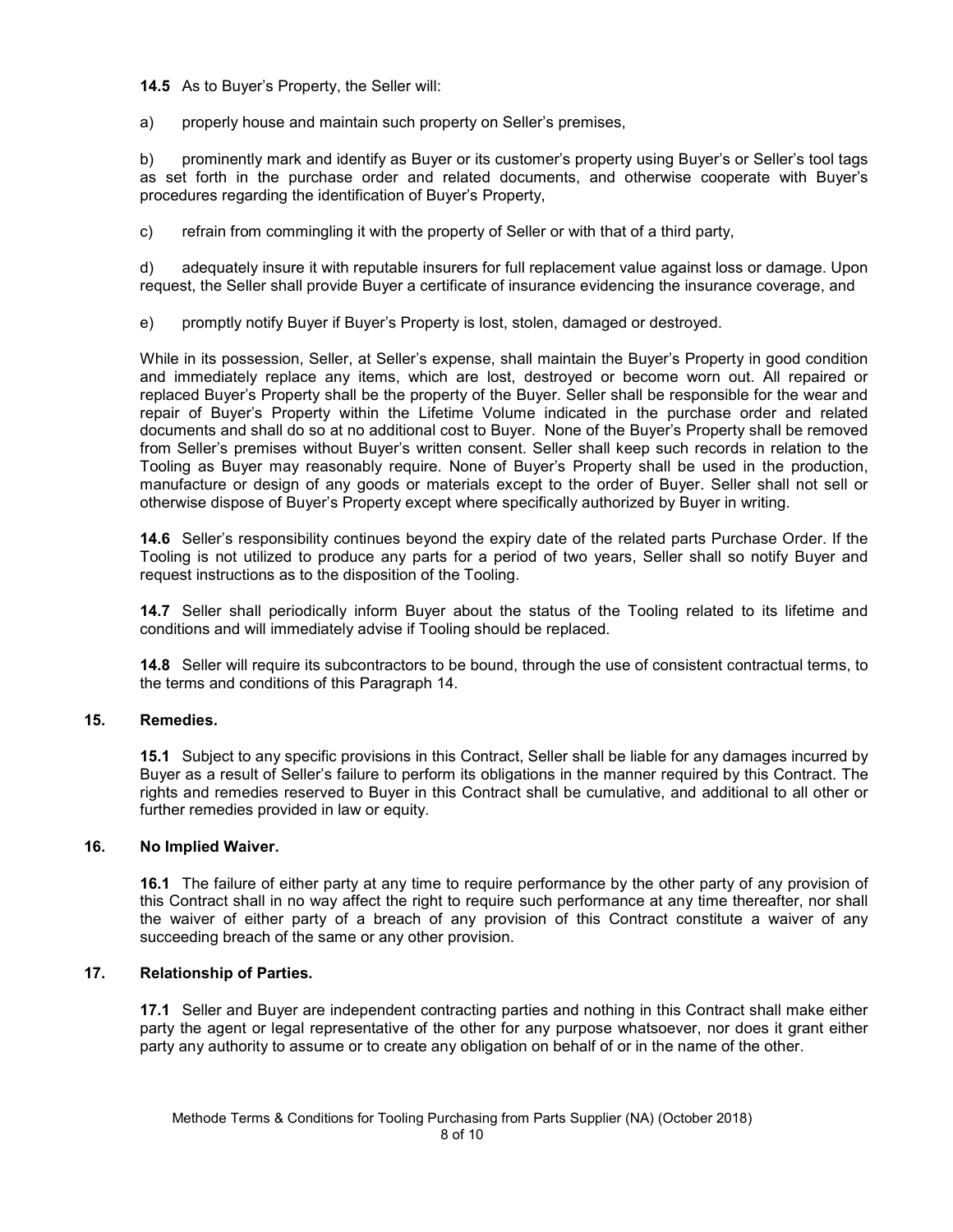#### **18. Setoff/Recoupment.**

**18.1** In addition to any right of setoff or recoupment provided by law, Buyer shall have the right to setoff against or to recoup from any amounts due to Seller from Buyer under this Contract.

#### **19. Customs; Export Controls.**

**19.1** Credits or benefits resulting or arising from this Contract, including trade credits, export credits or the refund of duties, taxes or fees, shall belong to Buyer. Seller shall provide all information necessary (including written documentation and electronic transaction records) to permit Buyer to receive such benefits or credits, as well as to fulfill its customs related obligations, origin marking or labeling requirements and local content origin requirements, if any.

**19.2** Seller will not violate, and will not cause Buyer to violate, any export control laws (e.g. by transshipping goods through, or supplying goods or services, from sanctioned countries). Seller agrees to comply with applicable export control and sanctions laws and regulations of the United States of America, of member States of the European Union, and any other relevant country (the "Export Control Laws"). Export licenses or authorizations necessary for the export of goods or performance of services hereunder shall be the responsibility of Seller unless otherwise indicated in this Contract, in which event Seller shall provide such information as may be necessary to enable Buyer to obtain such licenses or authorizations. Seller shall undertake such arrangements as necessary for the Tooling to be covered by any duty deferral or free trade zone program(s) of the country of import.

#### **20. Compliance with Law.**

**20.1** Seller, and all goods and services provided by Seller, shall comply with all applicable national, state, provincial, and local laws, ordinances, rules, and regulations, including those relating to the manufacture, labeling, transportation, importation, exportation, licensing, approval or certification of the goods or services, environmental matters, data protection and privacy, wages, hours and conditions of employment, subcontractor selection, discrimination, occupational health/safety and motor vehicle safety. Seller warrants and represents that neither it nor any of its subcontractors will utilize child, slave, prisoner or any other form of forced or involuntary labor, or engage in abusive employment or corrupt business practices, in the supply of goods or provision of services under this Contract. Seller agrees to comply with all applicable anti-corruption laws, including, without limitation, the U.S. Foreign Corrupt Practices Act and the U.K. Bribery Act of 2010, and that neither it nor any of its subcontractors, vendors, agents or other associated third parties will engage in any form of commercial bribery, nor directly or indirectly provide or offer to provide, anything of value to or for the benefit of, any official or employee of a governmental authority or of any government-owned, government controlled or government-affiliated entity to obtain or retain any contract, business opportunity or other business benefit, or to influence any act or decision of that person in his/her official capacity. At Buyer's request, Seller shall certify in writing its compliance with the foregoing. Seller will indemnify and hold Buyer harmless from and against any liability, claims, demands or expenses (including, without limitation, legal or other professional fees) arising from or relating to Seller's noncompliance.

#### **21. Kickbacks.**

**21.1** Seller represents, warrants, covenants and agrees that Seller and its directors, employees, agents, servants, representatives do not and will not give or ask to be given anything of value including, but not limited to, any money, goods or services to Buyer and its directors, employees, agents, servants or representatives, directly or indirectly, so as to influence the objective and just business decision to be made. Seller and Buyer are committed to conducting their business based on the principle of "fair dealing" and each agrees that it has established or will establish a system to ensure that itself and its directors, employees, agents, servants and representatives will not accept kickbacks or bribes or receive any improper commission or personal benefit.

## **22. Methode Supplier Code of Conduct.**

Methode Terms & Conditions for Tooling Purchasing from Parts Supplier (NA) (October 2018)